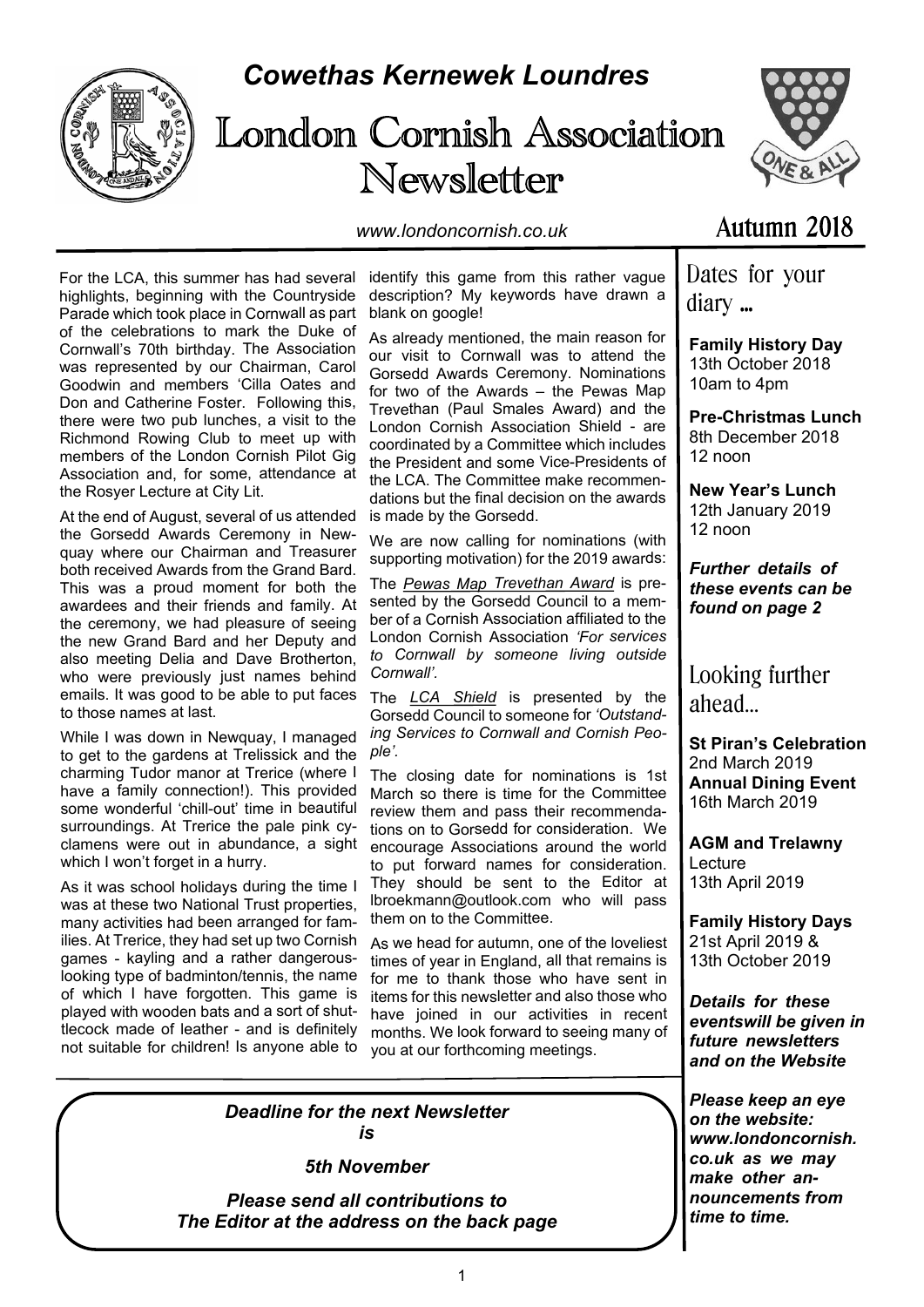### Forthcoming events

#### *A warm welcome is extended to non-members who would like to attend any of the London Cornish Association events.*

#### **Family History Day - 13th October** *See below for details*

#### **Pre-Christmas Lunch - 8<sup>h</sup> December** *Time:* 12 noon

*Venue:* Old Bank of England pub 194 Fleet Street, London, EC4A 2LT Tel: 020 7430 2255 *(The nearest tube stations are Temple (on the District line) and Chancery Lane (Central line). Both are just a 5*

*minute walk away. The pub is close to the Royal Courts of Justice)*

*Contact:* Carol Goodwin (Chynoweth@hotmail.co.uk) or Phone 0208 303 9054

*Please let us know if you are coming so we can book tables.*

#### **New Year's Lunch - 12th January**

*Time:* 12 noon *Venue:* Penderel's Oak *-* 283-288 High Holborn, London. *(Nearest tube station: Holborn or Chancery Lane - on the Central Line.)* Tel: 020 3638 6817

*Contact:* Carol Goodwin (Chynoweth@hotmail.co.uk) or Phone 0208 303 9054

*Please let us know if you are coming so we can book tables.*

### **St Piran's Day celebration – 2nd March**

*Time:* 2.30pm *Venue:* The Imperial Hotel, 61-66 Russell Square, London, WC1B 5BB.

*(Nearest tube station: Russell Square (Piccadilly Line) is a 2-minute walk away. Train stations: King's Cross, Euston and St Pancras Stations are a short walk away)*

*Cost:* £6.70 for cream tea with clotted cream!

*Contact:* Carol Goodwin (Chynoweth@hotmail.co.uk) or Phone 0208 303 9054

*Please let us know if you are coming so we can book tables.*

#### **Annual dining event – 16th March Venue:** Imperial Hotel, Russell Square

*More details and an invitation will be included in the next newsletter.*

#### **The London Cornish Association FAMILY HISTORY DAY Saturday 13 October 2018**

*Speakers:*

**Mark Penrose**

*Chairman, Morrab Library, Penzance* The library hosts a collection of 55,000 books, archives and photographic collections, and celebrates its bicentenary this year.

#### **Dr Alan Kent**

*Cornish writer, dramatist, poet and academic 'The Topsy Turvy World of Cornish Festivals'*

*Venue:*

Bloomsbury Central Baptist Church 235 Shaftesbury Avenue London WC2H 8EP *(nearest underground stations: Holborn or Tottenham Court Road)*

> *Time:* 10am to 4.30pm

*Fee:* £15 for members (including LCA-affiliated societies and Cornwall Family History Society). £20 for non-members. This includes tea and coffee, Cornish pasty & saffron cake lunch and a cream tea.

**Vegetarian pasties can be provided** *if ordered in advance***.**

*Contact:*

For booking or further information: Gill Penny (g.n.penny@btinternet.com; Tel: 01908 316317) Carol Goodwin (Chynoweth@hotmail.co.uk)

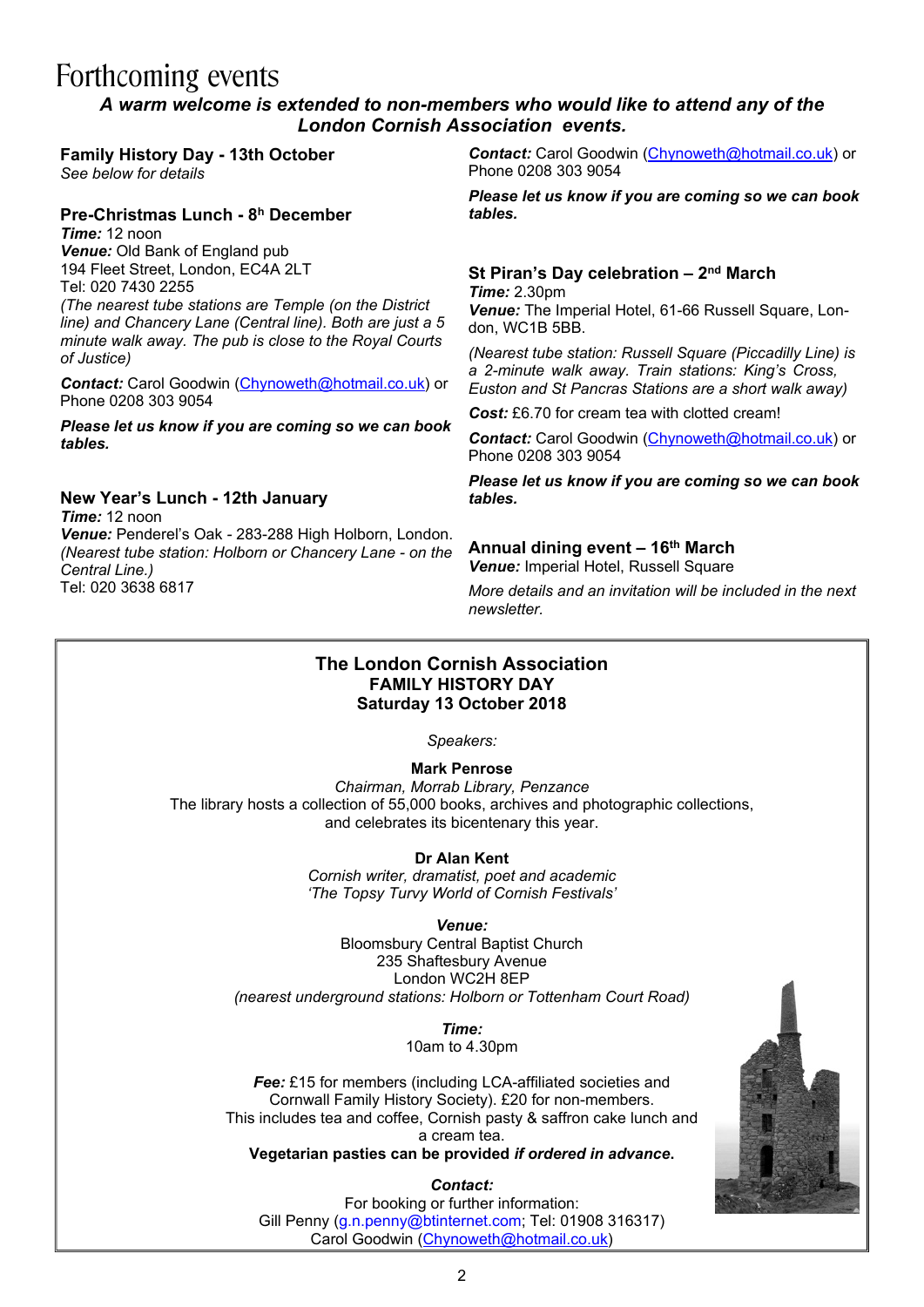# News of Past Events

#### **Lunch and the Rosyer Lecture**

We were 13 in total and met at Penderel's Oak, Holborn where we had good food and drink and a great catch-up. After lunch, a few of us then went on to the City Lit for the *Rosyer Lecture* (which had been changed at short notice) to *'Britain's Oldest Play'.*

The remaining members stayed on until 3pm when Penderel's started getting busier [*and noisier – ed!]* as the number of patrons who were coming to watch the World Cup Football match, England v Sweden, swelled!

Our meetings are made on an informal basis, which allows time to catch up with other members and enables reminiscing of Cornish memories and general chat. This gathering was a good example!

*Carol Goodwin*

#### **Mid-Summer Lunch**

A small gathering of 11 met at Richmond for the Mid-Summer Lunch. The venue was The Waterman's Arms which we have visited in the past two years.

After drinks and meeting two new members, I asked for the Menu whereupon the barman said there was no food as the kitchen was being refurbished! Afterwards we found out that there had been a problem and the kitchen has been closed down. No mention of the fact there would be no food was made during the reservation phone call! Needless to say, if we go to Richmond next year we will be using the Slug & Lettuce or another pub, the White Cross!

Anyway, after breaking the news we decided to venture forth to the Slug & Lettuce near the River. This proved to be a much better environment and the food very good. Plus, it was air conditioned - important during the very hot weather we were experiencing!

After lunch we went to the Richmond Rowing Club where the London Cornish Pilot Gig Association had a new Gig. There was plenty of food there……pasties, cream teas, drinks…and a video about Henry Jenner was shown.

Henry Jenner was a Cornish language revivalist in the late 19th century.

With the sunshine, it was a very pleasant afternoon.

*Carol Goodwin*

### Rugby Fixtures

#### *Forthcoming Fixtures for Cornish rugby teams playing in Greater London:*

The following London fixtures, in which Cornish Teams are playing, may be of interest to some of our readers. Thanks to member Jonathan Henwood for alerting us to them.

Saturday 29th September Ealing Trailfinders v Cornish Pirates 3.00pm

Saturday 24th November Barnes v Redruth 2.00pm

### Cornwall Air Ambulance Helicopter Appeal

LCA council member Chris Richards has been appointed a member of the Cornwall Air Ambulance Trust's New Heli Appeal board.

Chris' role is to help raise the £2.5 million the charity needs by April 2020 to buy a new air ambulance which will serve the people of Cornwall for the next 20 years.

This new helicopter will be able to travel 20 knots faster than the models the Trust currently leases. It will also be able to fly further without refuelling, allowing



the charity to fly more missions each year, saving more lives.

For more information about the appeal, visit https://cornwallairambulancetrust.org/appeal/

*The LCA's Trelawny Lecture, the prestigious annual lecture with a Cornish theme, will be part of the programme of the Family History Day on 13th April 2019. The lecturer on that occasion will be Paula Martin from the Cornwall Air Ambulance Trust who will talk about the work of this very special service.*

### Cornish memories: bus transport

After reading about the Pasty Saga, I would like to recall summer outings and day trips. In the early days, there were, two coach firms in Newquay - Newquay Motors Red Buses and Hawkeys light blue and cream buses. Some of these had fishtails!

Newquay Motors did the so-called long trips. A day trip to Torquay was something very special. Hawkeys did the more local runs for the church and chapel Sunday school outings.

After the main Sunday school service in the chapel and church where all children took part and the services in the chapel which was very full with parents we sometimes had a fete day at which we children had a cup of tea and a very large saffron bun – about 6 to 8 inches in diameter. Then it was to the sports field for sport. To win a race was 6d. 2nd place was 4d and 3rd place about 3d. I never won but had a few 3rds. The local silver band played in the early evenings when a lot of people sat around to enjoy the music.

Much later on a coach company at Summercourt did stopping trips from the china clay area to Truro on Wednesdays and Saturdays. The next village, Nanpean, had Currion Road Tours which did the school runs and went to Plymouth on Thursdays and Saturdays. To get to London, there was the Royal Blue Cornwall bus.

*Tony Wakeham*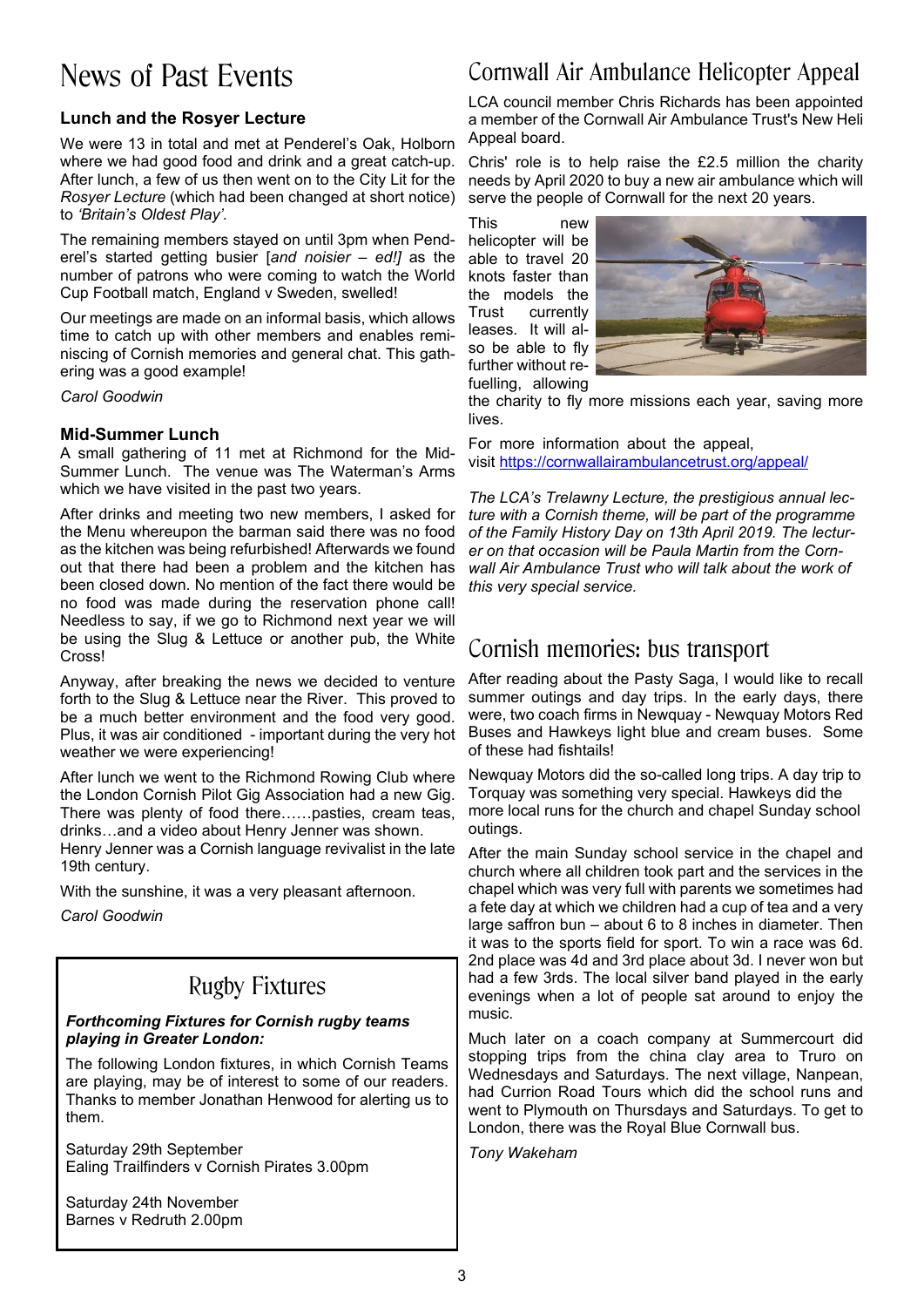# Gorsedd Awards: A very proud moment for the LCA

The London Cornish Association was thrilled to hear that *Studhyansow Kernewek* / Cortwo members and two friends of the LCA were to have nish Studies their endeavours recognised at this year's Gorsedd. The following is an extract from the Gorsedd press release, announcing the awards for 2018. *(Only the relevant awards have been mentioned)*

#### **GORSEDH KERNOW - The Celtic spirit of Cornwall**

#### *Gorsedh Kernow Adults Awards 2018 announced*



The Council of Gorsedh Kernow recently announced the winners of their annual Adults Awards and Competitions after careful adjudication of this year's impressive range of entries.

'Awards are being given to entries that express the Celtic spirit of real Cornish culture and demonstrate exceptional endeavour or quality of work,' said Grand Bard of Cornwall Merv Davey, *Telynyor an Weryn, '*and as one of my final duties as Grand Bard of Cornwall I look forward to presenting prizes once again to all our talented winners.'

The scheme has once more drawn on a diverse range of work from Cornwall's creative sector in Cor-

nish language and dialect, Cornish studies and the arts including photography, performance, literature and design. Gorsedh Kernow has also welcomed nominations for members of the wider community to receive an award for their work caring for Cornwall's unique culture and identity.

'Gorsedh Kernow Awards and Competitions are very flexible these days,' said Merv Davey' and we positively welcome entries that encourage learning, understanding and promotion of real Cornish culture.'

The Gorsedh Kernow Adults Awards and Competitions winners for 2018 are:

Pewas Map Trevethan Award (Paul Smales Award) 2018 Miss Carol Goodwin based in Kent – for her invaluable support to the London Cornish Association as Chairman, membership Secretary, website co-ordinator and photographer.

London Cornish Association Shield 2018

Ms Jacqueline Trembath based in London – for her important work as Treasurer of London Cornish Association and representing the LCA at key outside events.



*Carol receives her award from the Grand Bard*

Ben Gilby based in London – academic paper focussed on the contemporary perceptions and developments in the renaissance of Kernewek

Recipients received their awards at the special Awards Presentation Evening on 30th August, which forms part of the Gorsedh Kernow Esedhvos Festival of Cornish Culture.

#### *New Bard*

We were also thrilled to hear that Mark Elton, known by some of our members through his connections with the Gig Club and the Wreckers, was made a Bard. The announcement read:

*Mark Elton, Twickenham, London, by examination in the Cornish*

*language and continuing work for Cornwall. He also helps organise Kernow in the City to celebrate St Piran each year in London. (*Bardic Name**:** *Gwas An Wrekkoryon*





J*ackie receives her award from the Grand Bard*

meaning Servant of Wreckers.)

*LCA Chairman, Carol Goodwin, addressed the audience at the Awards Ceremony*

### New Members

*We welcome the following new members who have recently joined the LCA:*

Peter D Robinson – Born in Kerrier District, now living in Essex

Linda Adams - Cornish by descent, living in Surrey Trevor Adams – Cornish by marriage, living in Surrey

*Do you know anyone who has Cornish connections – whether by birth, descent or marriage? Why not encourage them to join the LCA? They can obtain an application form from:*

The Membership Secretary

*Chynoweth,* 1a Dunwich Rd, Bexleyheath, Kent DA7 5EW

or on the website: www.londoncornish.co.uk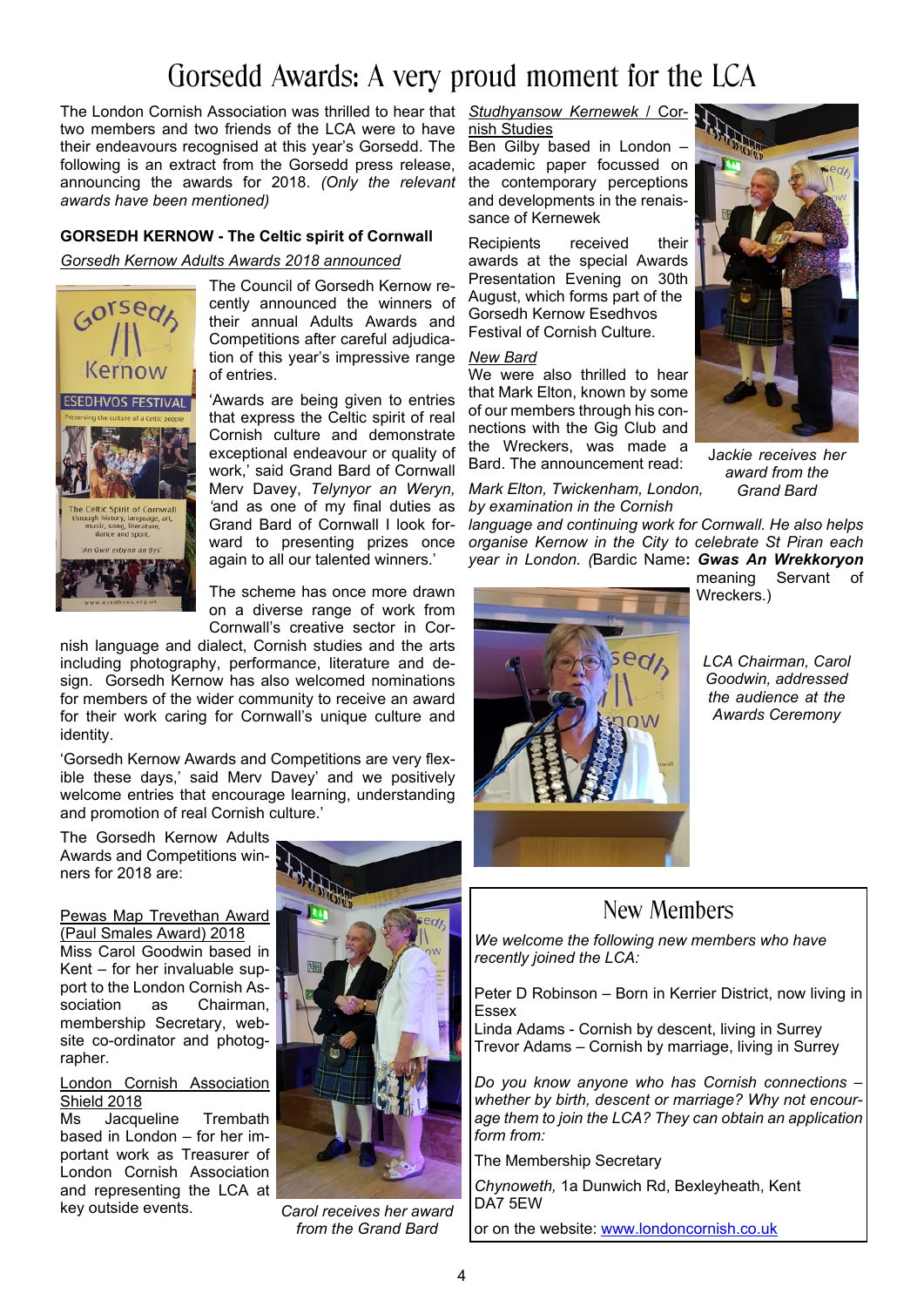### LCA continues to support the Duke of Cornwall as he celebrates his 70th year

In November 2018, Prince Charles, who is Patron of the London Cornish Association, will reach the landmark age of 70. To mark this great moment, several special events have been arranged to which citizens who share some of his passions have been invited. In May, some LCA Council members were invited to a garden party at Buckingham Palace to highlight the many charitable causes with which Prince Charles is involved. Shortly after this, our Chairman, Carol Goodwin, and a couple of members had the honour of marching in the Countryside Parade in Cornwall. This event celebrated Prince Charles' passion for wildlife and conservation, native breeds, food and farming and heritage and skills.



*The Duke and Duchess of Cornwall enjoying the Parade. (Photo: Lee Searle)*

*The following is the press release which was issued by The Prince's Countryside Fund.*

#### **The Prince of Wales's lifelong contribution to rural life celebrated in Countryside Parade**

Their Royal Highnesses The Prince of Wales and the Duchess of Cornwall attended the Prince's Countryside Parade, held at the Royal Cornwall Show (Thursday 7th June).

The Parade was comprised of 58 of HRH's rural patronages, including the London Cornish Association organisation, made up of 450 volunteers (and 40 animals), split in to six sections representing all parts of rural life, from waterways, to livestock, to food and farming. The Parade was held to a soundtrack of the Band of the Royal Marines and the Cornish male voice choirs and narrated by Phil Vickery MBE and JB Gill.

The Parade culminated in Their Royal Highnesses The Prince of Wales and The Duchess of Cornwall being presented with an oak tree and a two month old Boreray lamb named Bryher, led in the Parade and bred in Cornwall by local farmer Jowan Bobin. At 15, Jowan is the

youngest member of the Cornwall Rare Breeds Survival Trust Support Group committee.

The Boreray sheep, also known as the Boreray Blackface or Hebridean Blackface, is the smallest and rarest of all

the UK's native sheep breeds. Though still the most endangered, since HRH became the Patron of the Rare Breeds Survival Trust in 1978 the Boreray has changed from being a category one critical breed, to being a category three Vulnerable breed.

Following the Parade, Their Royal Highnesses attended an afternoon tea to meet with many of the



volunteers, supporters, and parade participants.

His Royal Highness also thanked the generous sponsors of the afternoon including Jaguar Land Rover, Rodda's, Ginsters, Dairy Crest, South West Water, and the Eden Project. The event was also supported by volunteers from Pendennis, Duchy College and local rotary club. It was delivered by HPower in partnership with The Prince's Countryside Fund and Royal Cornwall Agricultural Association



*Preparing to march: L to R - LCA members Carol Goodwin, Don Foster and 'Cilla Oates*

### Condolences

It is with sadness that we heard recently of the death of LCA life-member **George Dunk**. Mr Dunk was passionate about Cornwall and all-things Cornish and had been planning to move down from London after his retirement. He was sadly denied the opportunity to do this.

Our thoughts are with Mr Dunk's family and friends at this time.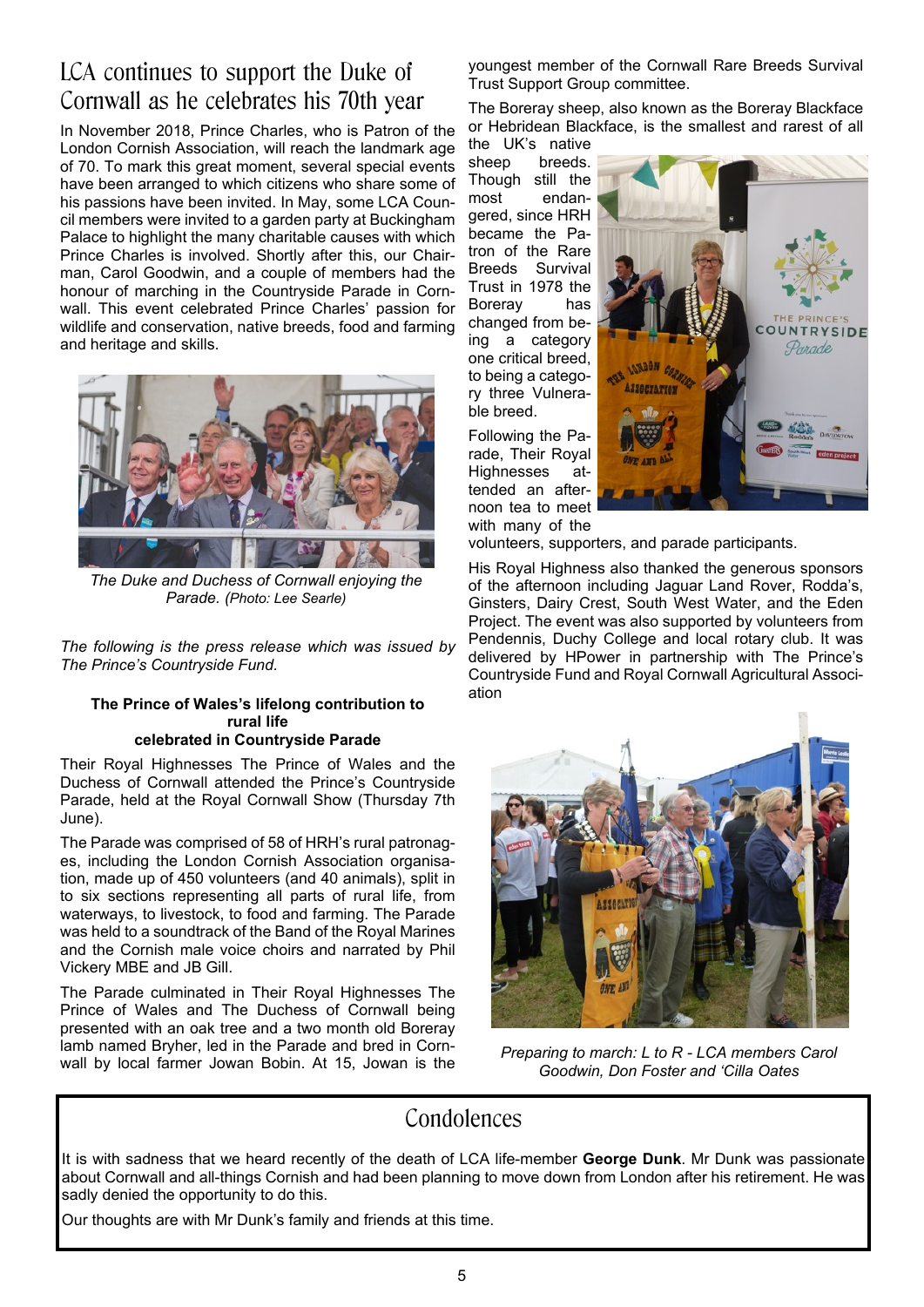#### *(The italicised passages are quotes from various sources)*

Well, there may be a little poetic license in the title but the Trembath family (from Mousehole) and the Rawle family (from Roche) go way 'back along'.

We three – Mother Yvonne and daughters Jackie and Sallie – set off from Paddington for the long journey. It is mainly a scenic one, getting more and more so as you reach the West Country. In Cornwall, the banks were festooned with gorse, bluebells, cow parsley and a few lingering primroses. The estuaries and sea we passed added to the anticipation of our Cornish holiday.

Our apartment was in an elevated position overlooking Mounts Bay. Below us ran a duel carriageway and parallel to that, beyond a wall and railway line, the SEA! Our thoughtful hosts provided a telescope to bring St Michael's Mount closer to our sitting room! We had been told there would be coffee, tea and milk to make a drink on our arrival but what hadn't been mentioned was that, also on offer, were home made scones, jam and Rodda's clotted cream. So, before we unpacked, we sat down to a Cornish tea. We knew then that this was to be a special holiday. Later we walked to the shops and to check the time for the following day's morning service at St Mary's Church.

We discovered that there was to be a concert in the church that evening with the Cornwall Concert Orchestra playing Beethoven's Pastoral Symphony, Finlandia etc. Jackie and Sallie were able to purchase tickets and very much enjoyed the evening.

On Sunday, we walked to church where the congregation seemed rather sparse but we discovered later that St Marys is one of four churches called the Penlee Cluster and many of the members of the other three churches were attending Paul Church which was having a dedication service following extensive restorations. We had a warm welcome, and provided three more to swell the small number!

*St Mary's Church stands on the site of an earlier chapel which was destroyed by the Spaniards. Later rebuilt, it has a spacious blue ceilinged interior and a serpentine font. Wall tablets serve as reminders that Cornishmen travelled and died far from home.*

The east window with a background of the sea didn't have the usual Galilean boats but a fishing lugger and the Scillorian Ferry! From our apartment, we could watch the ferry dock at night and make its way next day for the Isles of Scilly.

#### *Monday 7th May: St Michaels Mount*

St Michaels Mount so near to us was, of course, a must. We caught the bus to Marazion, a lovely ride. We had hoped to walk to and from the castle but the tide was against us so we took the ferry both ways. The castle at the top of the Mount is quite a challenge to reach, climbing steep cobbled steps and paths so Jackie and Sallie set off without me.

My plan was to explore the garden. I had forgotten it too mostly clings to the Mount and access is also by steep steps. The gardeners actually abseil to plant some of the very varied floral and greenery onto the cliff edge! I made have attempted to! The dancers were led by the Mayor of

it half way up and later with help from Jackie and Sallie got up further, well worth the effort. On our entry to the level part of the garden we passed a cemetery where we saw what seemed like pale green Cornish crosses, on closer inspection we could see they were covered in lichen; little pollution in this corner of Cornwall!



message from Lord St Levan in the National Trust leaflet: *The History of St Michaels Mount stretches back in the mists of time, but it is still home to me and my family as well as some thirty other people who live and work on the island. Whether you come because of its beauty, its spirituality, its varied past or to find out more about its vibrant present. I very much hope that you have enjoyed your experience here.*

A

We enjoyed a short talk from a National Trust worker about those thirty people and how the various buildings, some their homes, have changed their use over the years.

Once back in Marazion we visited All Saints Church – *This delightful Victorian church was designed by the architect James Piers St Aubyn and was consecrated in 1861. This is the third church on the site, the first one being in recorded use as early as 1309 (Church leaflet).*

What took our attention were the colourful array of tapestry kneelers made by members of the congregation to celebrate the repair and updating of the much-loved church in 1992.

#### *Tuesday 8th May – Helston Flora Day*

We left Penzance early and went on a duplicate bus or 'dupe' as named by the inspector! – a slightly different route to the normal one. Our double-decker bus drove through narrow Cornish lanes giving us lovely views over hedges and frightening the tourists! We arrived in time for a cup of coffee in the church hall at the top of Helston and to catch the children's dance. Then we were off to find Priscilla Oates (a previous Chairman of LCA.) It was grand to spend several hours in her company. With her superior knowledge she knew the best place to view the main dance near one of the stops where the dancers weave in and out, followed by some of the band. We had been joined by my niece and her friend and we all experienced the usual stirrings when we heard the first beat of the drum. They were on their way!! This was a spectacle that words can never adequately describe although in the past, several contributors to this magazine (myself included)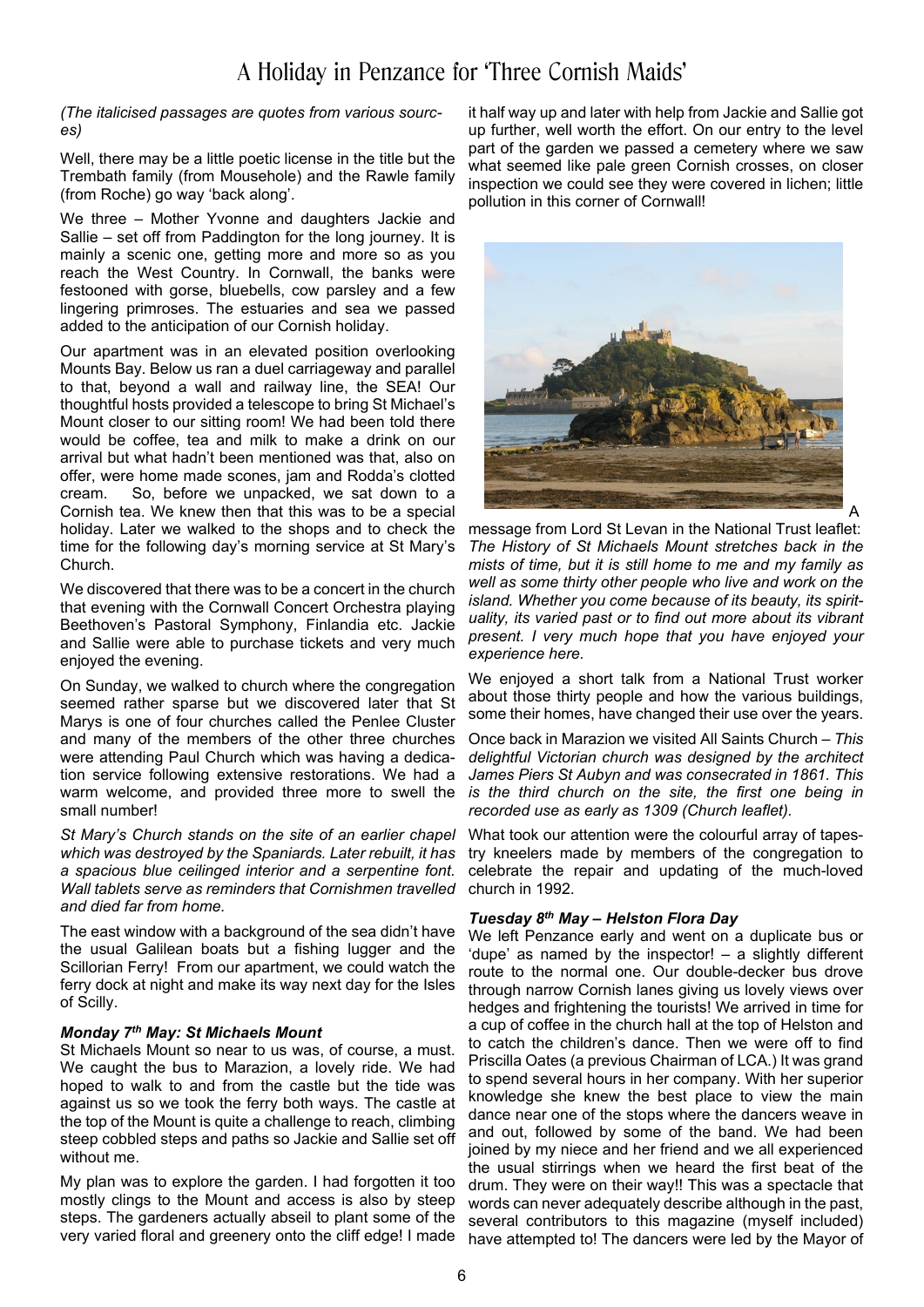Helston, Mrs Gillian Geer and her Consort. Gillian Geer was the Principal Guest at the LCA's 2017 'Dining Event'. Priscilla had been invited to her reception at the Guildhall so she left us in good time for that. Afterwards, it was back to Penzance for us  $-$  the usual route this time  $-$  still humming the Floral Dance tune!

#### *Wednesday 9th May – Paul and Mousehole*

We started the day at home with a quick look in the Penlee Gardens and Art Gallery and then over the way to the Morrab Gardens. This garden of several acres which is set in the heart of Penzance is filled with sub-tropical plants, bamboo trees, huge ferns etc. Embellishing them is a large ironwork bandstand and fountain and at the top stands a cream Georgian-style villa, now one of the very few private libraries still in existence, and the only one in Cornwall.

Then, it was another bus ride, this time to Paul. Our first port of call was to the church to view the refurbishments that we had heard about on Sunday. We were fortunate to meet up with a very helpful lady who was taking down her exhibit *'Cornish Women's part in the World Wars'* and was a mine of information about the church, too much to relate. The church leaflet points to 15 items of interest. One we found particularly poignant was the memorial to the eightman crew of the Penlee life boat who lost their lives in 1981. We also learned there was a coffee morning in the hall over the road which we happily joined. We then made our way to Paul cemetery to place some plants on Ted's (my late husband) father, Billy Trembath's grave. At the time of his death, he was the Clerk of Works for Penzance Council. After lunch in the Kings Arms we made our way down the hill to Mousehole passing the school Ted attended and the house he once lived in. We enjoyed going from one end of the village to the other and up and down the many lanes, on one of which we met a man with two ferrets on a lead!

#### *Thursday 10th May – Ascension Day*

Jackie and Sallie attended a breakfast at St Mary's Church where Sallie joined a group of singers and a trumpet player at the top of the church tower. Then, it was off to pastures new for all three of us. We went to Tremenheere Sculpture Gardens. We were not disappointed! The bus dropped us off at the end of the lane that led to the huge garden with amazing sculptures. I couldn't begin to describe them but for those of you with access to the internet, the address is www.tremenheere.co.uk. The plants, like many in Cornwall, were mainly sub-tropical. There was also a river running through the garden. The café was excellent – a non-plastic area! We had the wrong time for the return bus so instead, we walked along one of the flower-decked lanes to Gulval. There we caught a bus to St Ives. The sea was spectacular, and we saw a group of youngsters being taught surfing. Many were in the sea riding the huge waves. On our return to Penzance, we saw a lone fox in the middle of a field.

#### *Friday 11th May - Truro*

Jackie and I went to Truro, this time by train. We were met by Don Foster who took us to his and Catherine's splendid bungalow for coffee. Don and Catherine have been members of the LCA for many years and have now joined Priscilla in the *Homecomers*. It was lovely to catch up with them again and much news was exchanged. Sallie meanwhile had made a return visit to Morrab Place for a tour of the library during which she heard an interesting talk. She

also went to Newlyn, hoping to visit their church, the  $4<sup>th</sup>$ member of the Penlee cluster, but found it shut. She did however enjoy exploring Newlyn. In the evening we all went for a walk along the coast road and had our last pub meal.

#### *Saturday 12th May – Time to return*

Terminus to terminus again! This time it was last stop Paddington. Having started our Cornish Holiday with a cream tea, it seemed only right to end it with a pasty lunch on the train (pasties purchased earlier in Penzance). Proper Job!!

*Yvonne Trembath (nee Rawle)*

### All aboard for Penmere celebrations

On Saturday 25th August, the Friends of Penmere Station are holding a Party on the Platform to celebrate the 25th anniversary of the Friends.

At one of their recent gatherings, they were joined by Julia, the granddaughter of British Rail employee Leonard Grose, (father of LCA member Val Harris) who manned the halt between 1945 and 1968. During his time there, he created an award-winning garden at the station. For the past 25 years, the Friends have carried on his work.

Val Harris, the daughter of Leonard Grose, writes about the long association her family has had with the Penmere Friends:

*The close relationship that my family has built up over the years with the 'Friends of Penmere Station' grew even closer this summer when it was agreed to celebrate their 25th anniversary of caring for the garden with a rose dedicated to my father. He first tended the garden during the intervals between trains when he was one of two men who handled all the duties at the station.*

*When the station was 'unmanned' it gradually returned to its original wild state. The concerned 'Friends', with the help and support of the community, gave up their time to recreate a fitting approach to Falmouth and have worked tirelessly since, winning many awards.*

*My daughter Julia and her husband Colin were keen to meet them and once again, during their stay in the town in June, and were delighted to see the progress they had made and the wonderful tribute to a much-loved railway man and father.*

*Val Harris*

### Are you thinking of going to Kernewek Lowender in 2019?

The *Kernewek Lowender Copper Coast Cornish Festival* is a biennial festival held in the Copper Coast towns of Kadina, Moonta and Wallaroo on Yorke Peninsula, South Australia. It is the world's largest Cornish Festival to take place outside Cornwall, lasting 7 days and with an attendance of 45 000.

The 2019 dates are  $13<sup>th</sup>$  to 19<sup>th</sup> May.

If you are thinking of going to the festival next year, you might be interested in attending the full day Cornish History Seminar. And, if you have a particular interest in Cor-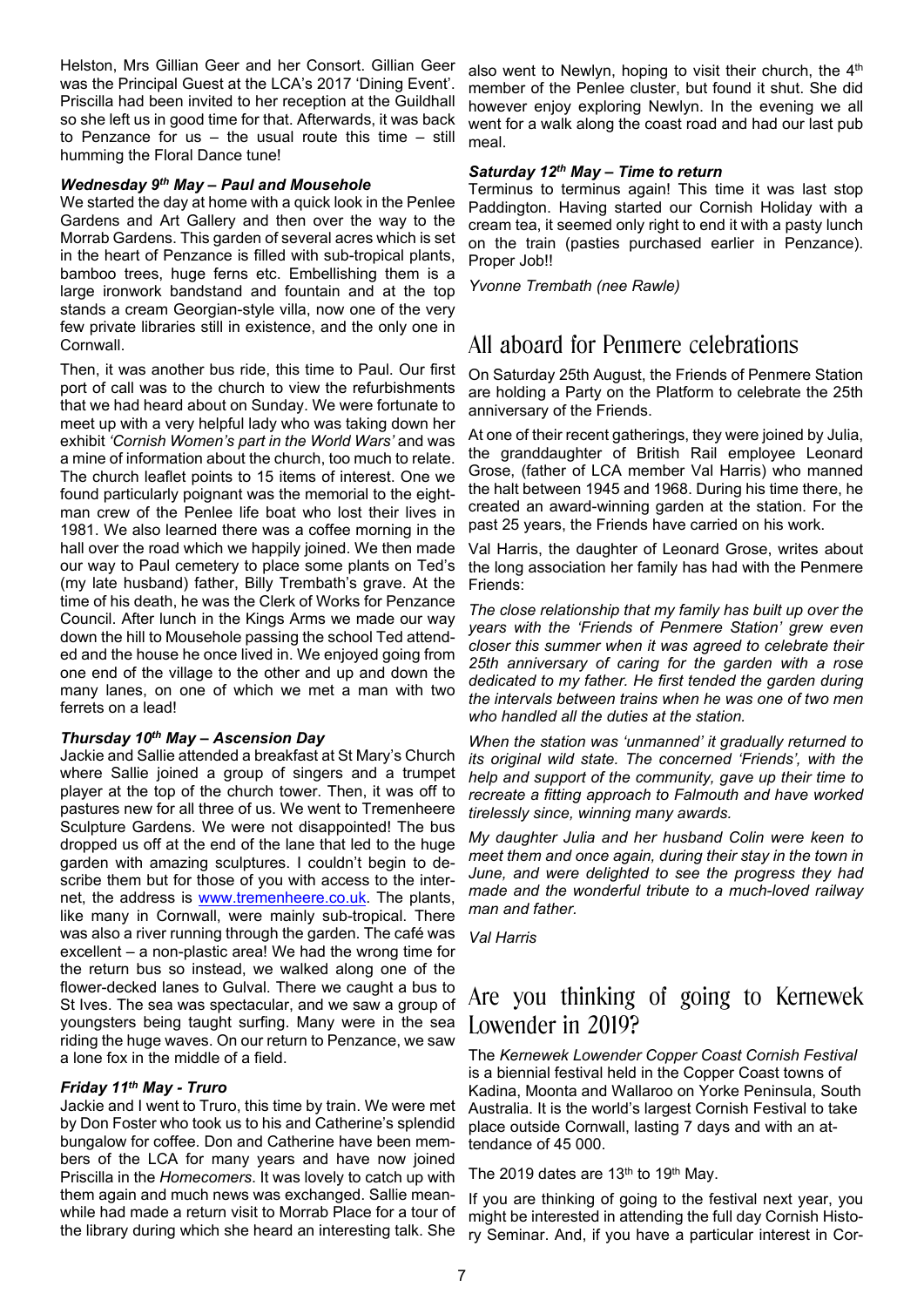nish history, you might even consider contributing a presentation. If you need more details, about the Seminar or any other aspect of the Festival, contact Jan Lokan, Seminar Coordinator and Vice-President of the South Australia Cornish Association - jj.lokan@bigpond.com

### New book with Cornish Interest about to be published

#### *Brenda – For the Love of Cornwall*

*By Sue Ellery-Hill*

Brenda Wootton was known as Cornwall's First Lady of Song - she was famous around the globe in the 1970s and '80s, and hosted her own radio programme, Sunday Best, on Radio Cornwall for 10 years. Last year she was awarded a prestigious Blue Plaque by Radio Cornwall listeners, selected from all other possible Cornish worthies.

Local author, Michael Sagar-Fenton commented about her as follows:

*...in Cornwall she was simply Brenda from Penzance - one of us, doing rather well overseas. Unknown to us she could regularly fill the most prestigious halls in capitals all over Europe, meet and perform with the major stars of the day, shake hands with presidents and royalty, and conquer all she met with her music and supercharged personality.*

*She however never forgot her roots. On the contrary she made a point of putting Cornwall and its heritage front and centre of all her recordings and performances, fulfilling a self-made promise to include some items in the Cornish language at every concert she played...*

*A proper biography of Brenda is well overdue. Others have tried to encapsulate such a wide-ranging story, pin down her complex and extraordinary character, but all have failed, myself included. I'm now so grateful that we did, because only Sue, her daughter, has the full story, the memory, the detail, and the courage to tell it as it was. Sue was long in denial that she had the talent to write this book, but the blood-line of engaging conversational storytelling, passed down from Brenda, her grandfather Angus and who knows how many other generations, runs sweet and true in her. It is a terrific story, beautifully and movingly told, and will give pleasure to the thousands who fell under Brenda's spell and thousands more who were never lucky enough to know her.*

The book, which will include photos and be sprinkled with personal anecdotes and reminiscences from many who knew and worked with her, will be published by a Cornish company in Padstow.

The author has been trying to crowdfund this publication but unfortunately, the fund will be closed by the time this newsletter is published. If you would like to find out more, or get involved, please contact the author, Brenda's daughter Sue Ellery-Hill, at sueelleryhill@brendawootton.org

Do you know of any Blue Plaques with Cornish links?



Blue plaques are signs installed in public places in the UK to commemorate a link between that location and a famous person or event.

Members of the Old Cornwall Societies (and others) have been asked to help record the location of historical Blue Plaques with a Cornish link and to pass the information (together with a photograph, if possible) to:

Claire Jacques, *Cornwall Heritage Trust,* GO3, The Percy Williams Building, Krowji, West Park, Redruth, Cornwall TR15 3AJ

Telephone:01209 707 008 Email: info@cornwallheritagetrust.org

Andrew Langdon has advised that *Historic Environment Record* (HER) is also interested in this so that the plaques can be recorded on their mapping scheme and database.

The message from *Historic Environment Record* reads:

*I've been in contact with the Cornwall Heritage Trust and they mentioned that you might be undertaking a project relating to introducing plaques around Cornwall, similar to the blue plaques around London.*

*I just wanted to let you know that the HER would be happy to help provide any information where we can, and also that if any plaques are set up or old ones recorded/photographed we would be very happy to receive any information on them so I can add them to the HER.*

*Unfortunately there are many memorial plaques that are missing from our record so it would be great to add any more information if possible.*

Hannah Curnow MSc MRICS, *Historic Environment Record* Assistant, Neighbourhoods Directorate, Cornwall Council, Room 3A, Pydar House, Pydar Street, Truro TR1 1XU

External tel: 01872 224306

Email: Hannah.curnow@cornwall.gov.uk

*Are you aware of any blue plaques with a Cornish interest? If so, please pass on the information.*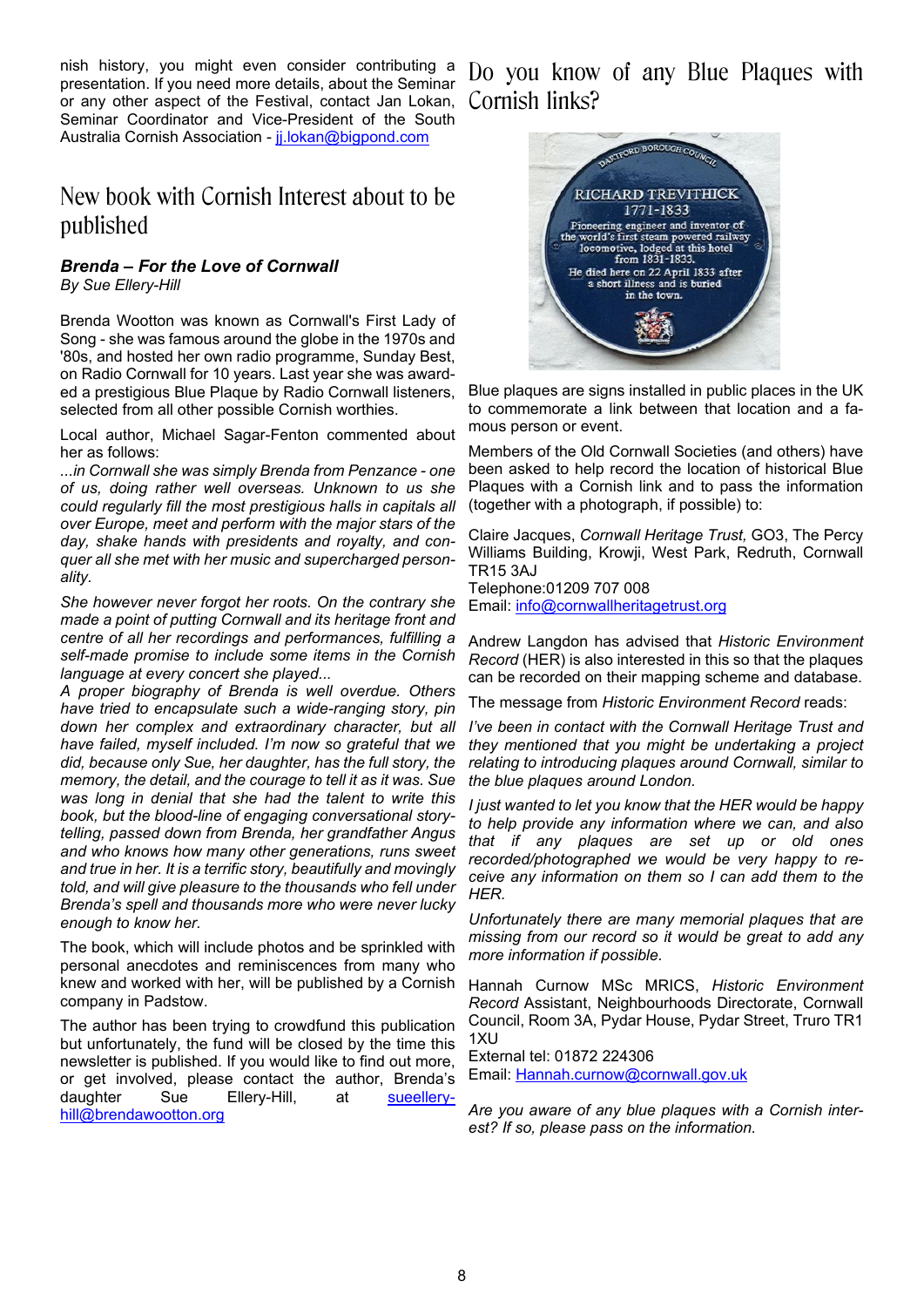### 2018 Summer Festival - Callington OCS

At the end of June, the Summer Festival was held in Callington. London OCS was represented by LCA past Chairman Priscilla Oates – who is currently President of the OCS -, Mary Watters and Elizabeth Lane. Bournemouth OCS was represented by Aubrey and Elizabeth Lane. At the end of the ceremony, Aubrey and Elizabeth Lane were presented with roses to acknowledge their contribution to both the London and Bournemouth associations.



*Aubrey and Liz Lane representing Bournemouth OCS and London OCS*

### A good-news story: Trelawny Coffin Plate Returns Home

Bishop Jonathan Trelawny, whose story inspired Hawker's *'The Song of the Western Man'* (better known as *'Trelawny*'), died in London in 1721 and was buried in Pelynt Church. Since the 1880s, his coffin plate has been on display in the church. In 2016, the coffin plate was stolen and despite a concerted effort, could not be found.

Miraculously, when folksinger Megan Kingdom visited a charity shop in Norfolk recently, she noticed the coffin plate. Although she did not know about its origin, she recognised it as some type of memorial. Believing that such an item should be with either the deceased's family or home town, she bought it and then, using the internet, traced the item to Pelynt Church. It arrived back in Pelynt in time for the Trelawny Day celebrations on 30th June.



*Sir John Trelawny (14th Baront and 11th Gt. Gt. Grandson of Bishop Trelawny) and Vicar Revd Marilyn with the returned coffin plate* https://www.trurodiocese.org.uk/2018/07/thetrelawny-coffin-plate-returns-home/



*FOCS President (and past LCA Chairman) 'Cilla Oates leads the banners*

### Author Jessica Mann dies in Cornwall

The author and broadcaster, Jessica Mann passed away in July. She was known for her mystery and suspense novels, publishing 22 since 1971. She also wrote a couple of non-fiction books, including one - *Out of Harm's Way –* which provides an account of the overseas evacuation of children from Britain in World War 2. This was a subject close to her heart as she and her brother were evacuated to North America for three years.

Jessica was born and educated in London. When she finished school, she and three friends joined an archaeological dig at Godrevy in Cornwall. It was here that she met the Cornish archaeologist, Charles Thomas, who was later to become her husband. After the 'dig', she went to Cambridge to do a degree in archaeology and Anglo-Saxon and soon after completing it, married Charles with whom she had 4 children, two boys and two girls.

After a period in Edinburgh and Leicester, the family moved to Cornwall where Charles had been appointed the first director of the Institute of Cornish Studies. They made their home near Truro.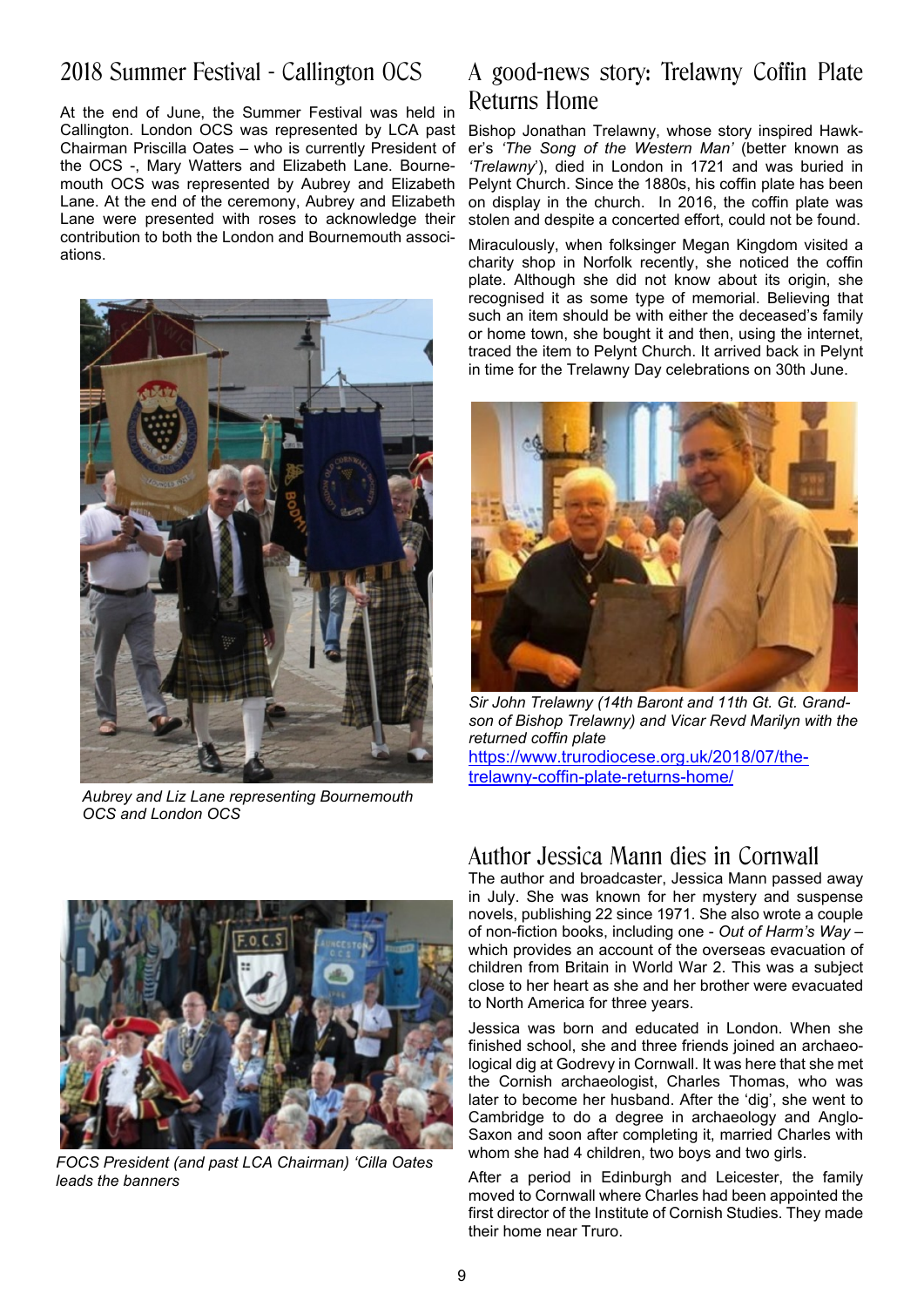# News from other Cornish Associations

With summer holidays in the northern hemisphere and an talk on *The Cornish in Broken Hill – then and now* in which apparently very cold winter 'down south', things have been Robynne Sanderson outlined the contribution made by the very quiet and so, consequently, there is little news from Cornish in Broken Hill and revealed the interest in the other associations. We expect a fuller report in the next area's Cornish heritage among residents today. issue.

#### **USA**

We offer our congratulations to Richard Damian Nance from Connecticut and Glen Ridnour from Mineral Point who will be initiated as Bards at the Gorsedd gathering at the beginning of September.

The big event on the US calendar is the *Cornish Fest 2018* which will take place in Mineral Point, Wisconsin at the end of September. The programme for the 3-day event will have as its theme, *Cornish Legends of King Arthur* and will include a performance of Camelot as well as a pop-up museum with photos and artifacts showing Cornish home life plus crafts, photos, postcards and more. There will also be a pub night and a tour of Mine Hill.

#### Many members of the *Cornish Society of Greater Milwaukee* met in April for a pasty lunch.

Each year, the Society presents a scholarship to a deserving high school senior of Cornish ancestry and at the April meeting, this year's winner, cellist Stephen Simuncak, was presented with his \$250 cheque. Members had the opportunity of hearing him play a solo. Interestingly, Stephen's grandmother was the founder of the Society in 1985.

During the meeting, Sharon and Bob James showed members 40 large photos of Society events going back to the 1990s. These will be used in future displays.

The Society's next event will be a picnic in September and they will attend the Folk Fair in November when they will share a booth with the Welsh Club.

#### **CANADA**

Congratulations to Carole Roberts from North Vancouver who will be made a Bard in recognition of her services to Cornish identity in Canada

#### **AUSTRALIA**

We congratulate two South Australians - Jan Lokan and Margaret Johnson – who will both be initiated as Bards at the Gorsedd gathering in Newquay.

In May, a number of members of the *Cornish Association of New South Wales* joined members of the *Southern Sons of Cornwall* in Berry for the 12th annual Celtic Festival where they showed the Cornish colours and flag as well as their CANSW banner.

At the end of May, the members, family and friends of the Cornish Association of New South Wales gathered at Bondi Junction where they enjoyed a pasty from Cousin Jack's Pasty Co. More pasties were eaten in August when they met at Betty's house by the sea for a get together. This is a popular event where members are able to enjoy 'proper' pasties, great company, chat and warm hospitality. Those who attended were encouraged to bring an item, a story, a song or a question about Cornwall to talk about.

It has been a busy couple of months for the *Cornish Association of South Australia*. In May, they heard a

At the June meeting they had soup and pasties before doing some 'Cornish' singing. In July, members took up the invitation from CASA member Stephen Skillitzi to visit his glasswork studio. Stephen has been called the 'Father of Australian Studio Glass' and his work has been included in international exhibitions. After their AGM in August, Matt Curnow gave a talk on the *Cornish Stannary Parliament.*

#### **NEW ZEALAND**

We were saddened to hear of the death of Jean Harry on 24th August. Jean became an active member of the NZCA in the early 1980s and during her time as a member, she served as national secretary and treasurer as well as looking after the Association's library. Our thoughts are with the NZCA at this sad time.

Better news from the Association is that Nick Bartle, Secretary and Treasurer is being initiated as a Bard at this year's Gorsedd. We offer him our congratulations.

At the May meeting of the *Taranaki Branch* of the *New Zealand Cornish Association* members heard stories of immigrants which had been obtained from the Research Centre of Puke Ariki Library. This included a number of letters which were read and which led to some simulating discussion and reminiscing about the experiences of the early immigrants to the area.

Members of the *Christchurch Branch* of the *New Zealand Cornish Association* held their AGM in April during which Jeanette Beaumont was declared the new President, filling the vacancy left after the passing of Val Moore.

After the formalities, Sue & Doug McKay spoke about their trip to Turkey, Greece, Italy and France.

In May, the new President Jeanette Beaumont welcomed 36 members and guests to the annual pasty lunch. Before the meal there were the traditional toasts to The Duke of Cornwall, to 'Kernow' and to Absent Friends and grace was sung in the Cornish language.

After lunch, members heard the latest news from Cornwall and then enjoyed a varied programme of entertainment, ending with a rousing rendition of Trelawny.

#### **UK**

At the end of June, a group of *Thames Valley Cornish Association* members met for a picnic in Castle Gardens, Wallingford. This was a most enjoyable event for those who attended. At the end of September, they will hold a picnic on the banks of the Thames at Marlow. They will end the year with a Pre-Christmas event at the end of November.

The *Bournemouth Cornish Association* will hold its Harvest Supper in September. In October, they will welcome members and friends from other associations to their Annual Dinner. This association is one of the few to still have an evening dinner and this is a popular event. For those who spend the night in Bournemouth, there is the opportunity to have a pasty lunch on the Sunday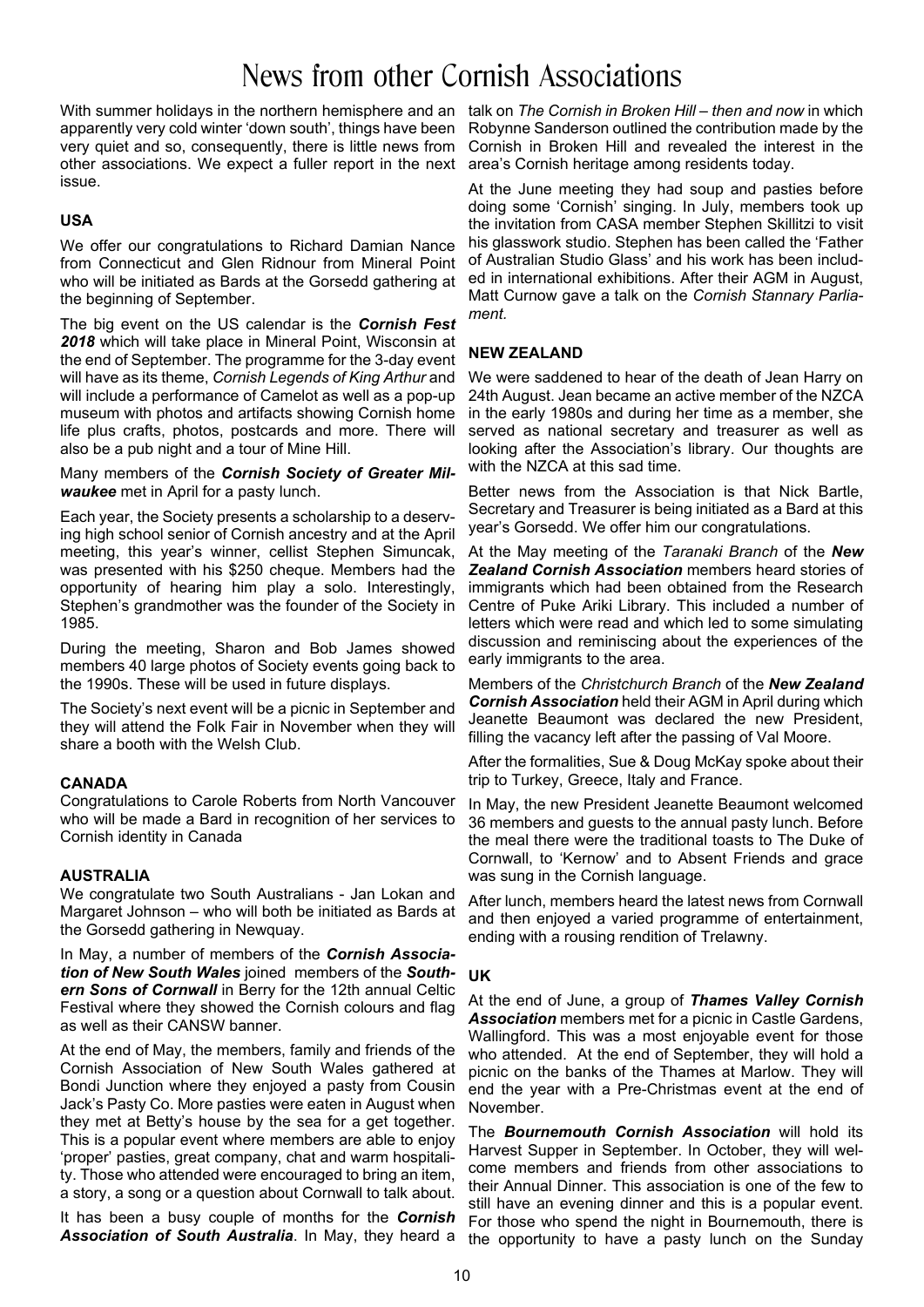### My Meanderings

What a hot and dry summer we are having. Of course, we should not be complaining as it could be cold, wet and miserable when, of course, we would be moaning! But this summer has, up to August, been very hot and sweaty - but should we be complaining? I hope you are enjoying this summer with its very hot July temperatures and the forecasted continued hot weather in August.

Looking at weather records over the years we can see that there have been many changes. For example, in 1676 the Thames froze to a depth of 11 inches and it froze again in December 1683 and 1814. This August looks as though it is going to beat previous records including August 2003 when the temperature in Kent reached 38.5 degrees Centigrade. Our weather does seem to follow a cycle. For instance, we had a hurricane on 26th November 1703 and again on 16th October 1987. When is the next one?

Some of you may know that my wife, Jenny, had a stroke at the end of August 2016. I am happy to report that she is now able to walk with a frame.

This time I have decided to meander through my previous '*Meanderings*' instead of looking through the books. You may therefore remember the following extracts from *'My Meanderings'.*

Many people have varied ideas on Cornwall and the Cornish. We know what we are, but others have their opinions. I came across the following:

*'Cornwall has always been regarded as a somewhat remote and mysterious place, this being especially true before the Industrial Revolution and subsequent rail transport development. In those distant days the Celtic inhabitants of Cornwall were imagined to be semi-primitive barbarians devoting much of their time to their favourite activities of smuggling and ship wrecking.'*

With the decline of mining and engineering within the County many places have been developed into 'holiday resorts' and many traces of their history and industrial past have been obliterated.

In the 1870s and 1880s small fishing villages such as Cadgwith and Mullion had been 'discovered' by increasing numbers of summer visitors, while neighbouring Coverack was said by *The West Briton* to be 'filled' with lodgers for 'most of the summer'. Most of these visitors travelled into Cornwall by the Great Western Railway which began to promote tourism as a means of stimulating passenger traffic.'

How about this headline from *The Western Morning News* of 26th August 1933: *'Riviera Express Quadrupled'!*

So, tourism and the Cornish holiday is not a new innovation!

In *The Cornishman* of 30th September 1999 there was a visitor's recollection of the bombing of St. Ives in September 1942. I remember that I was actually on the beach that afternoon, but across the Bay on Mexico Beach at Hayle. I had just gone down at the water's edge with my sister when our parents started shouting and waving at us, I waved back happily until I realised it was more urgent and there was a big flash and a bang from St. Ives. This of course was the Gas Works being bombed. We ran back up the beach and sheltered (hid) in the sand dunes while, whoever had been on the rifle range which then existed on

the Towans opened fire over our heads at the two aeroplanes just leaving St. Ives. I was only 6 years old and thought it great fun, but I'm sure I would not have done so had I been on the beach at St. Ives. I don't know what happened to the aircraft, but later (and I mean in later years) there were always stories. One was that they 'shot up' a bus at Whitecross on the main road from Penzance to Hayle and we also heard that one of the planes was actually shot down. Of course, news at that time was not readily available and, as I said, I was only six, it would have been later that the rumours and stories made sense. When I read the story it brought back memories, but I had not realised it was 1942, I would have thought it was nearer 1944. Time can play tricks with memory!

Jenny also remembers planes dropping bombs on Falmouth doing considerable damage as they hit fuel tanks and the fire lasted for several days. One plane dropped its last bomb on Penpol, Feock. Luckily it landed in thick creek mud and did no damage and she recalls going down to the Creek the next day with her father and friends to admire the crater and see the remains of the bomb.

Her next memories were after the war when 2 or 3 U-boats were moored on the mine bank in the Devoran River. Within a few days, in the late evening a queue of small boats was making their way to the mine bank. She then said that her father and a couple of friends decided they would have a look and they found that the U-boats were only a shell. The local Police Constable did make enquiries around the village and no one had any information! Some weeks later rather a lot of strange objects appeared in local gardens.

What childhood memories have you had revived by newspaper cuttings, old photos, etc.? Not that I am advocating that we should live in the past with our memories, but our futures depend on our yesterdays; without the past there is no tomorrow!

In the last Meanderings I asked if anybody knew about a restaurant in Penzance that was, or is called, *'The Lantern'.* A lady I met once explained that as a young girl her mother had taken her to Cornwall on holiday (I didn't ask how many years ago!) and they had gone to a restaurant in Penzance called *'The Lantern'*, which she thought was situated in Causewayhead. She would love to go back on a visit to Cornwall and find it. I haven't been able to find anything in the telephone directory. I have had no response yet, so I would be grateful if anybody could please tell me if this restaurant still exists - or has it perhaps been renamed?

A column in the 'Bude & Stratton Weekly News' Saturday 16th August 1924 entitled 'Knowledge for All' had some interesting snippets, such as:

'*A bronze halfpenny is exactly an inch in diameter and therefore gives us a very convenient measure. Laid on an Ordnance map of the inch scale, the halfpenny just covers 500 acres*.'

What multi-purpose coins do we have today?

'*The golden wedding is celebrated by only one out of every 100 married couples*.'

Ours is 54 years this year!

*'In the fifteenth century whales were constantly found on the table of the Lord Mayor of London. These monsters, or part of them, were either roasted and served up on the*